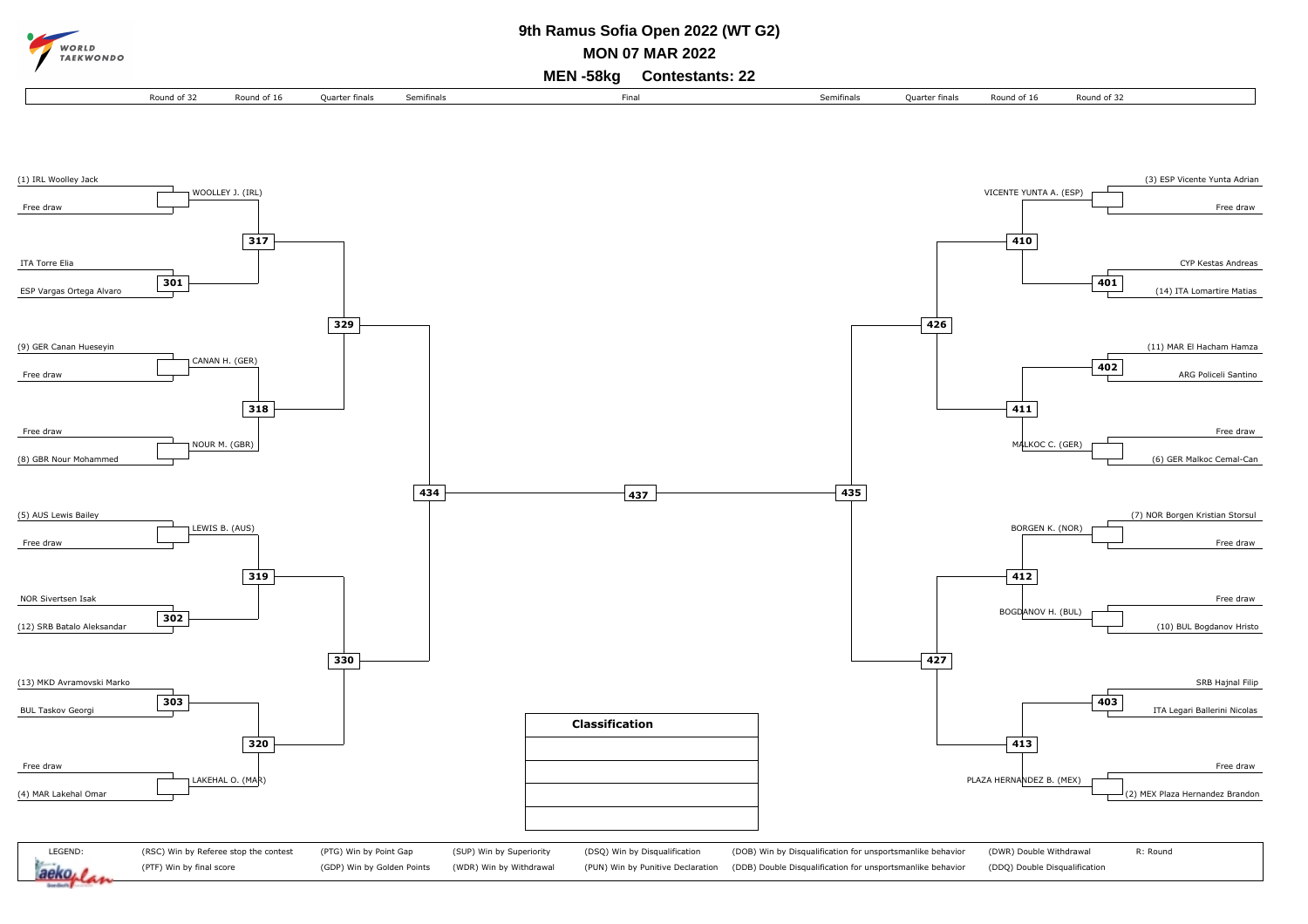

## **9th Ramus Sofia Open 2022 (WT G2)**

**MON 07 MAR 2022**

**MEN -68kg Contestants: 38**

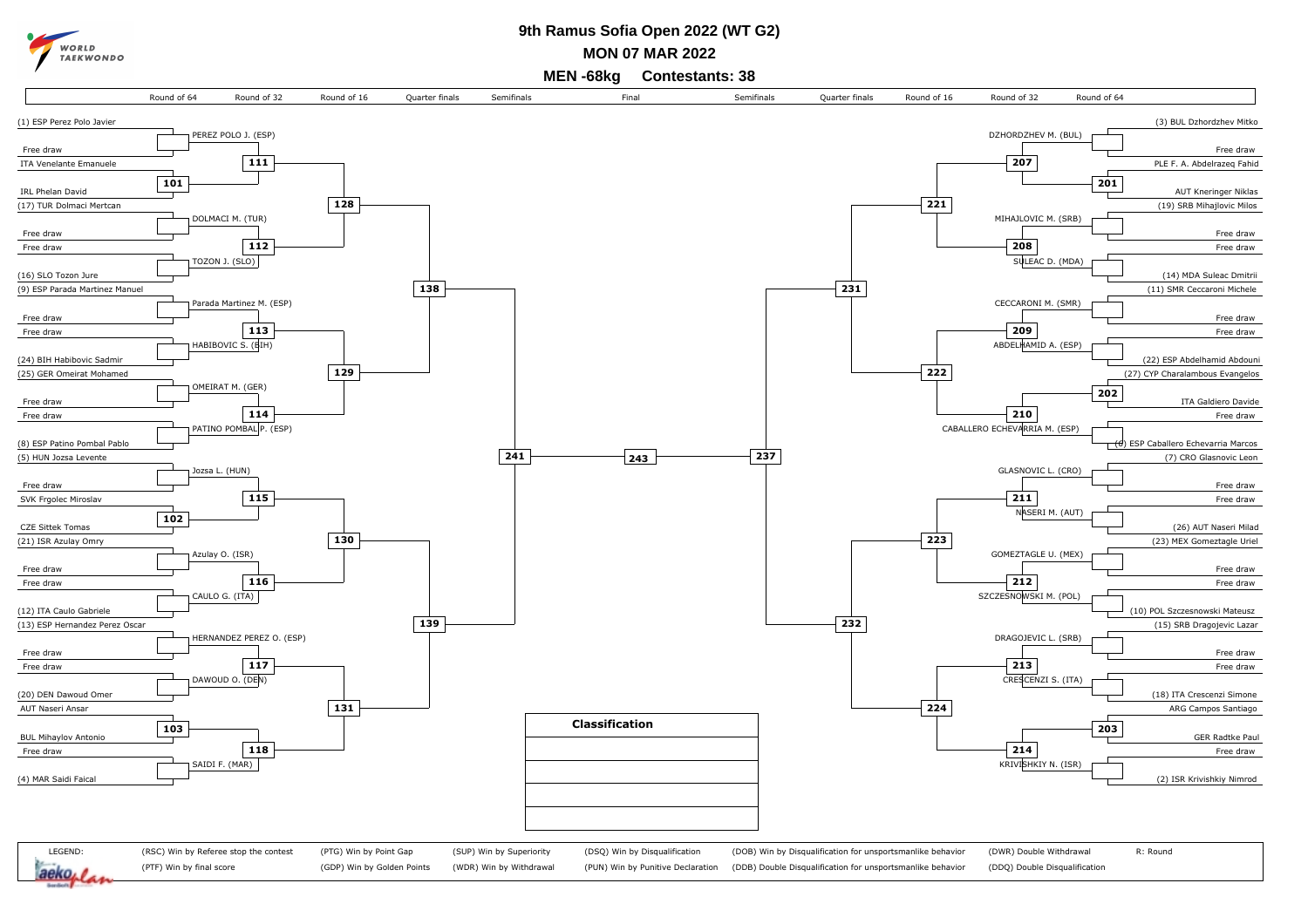

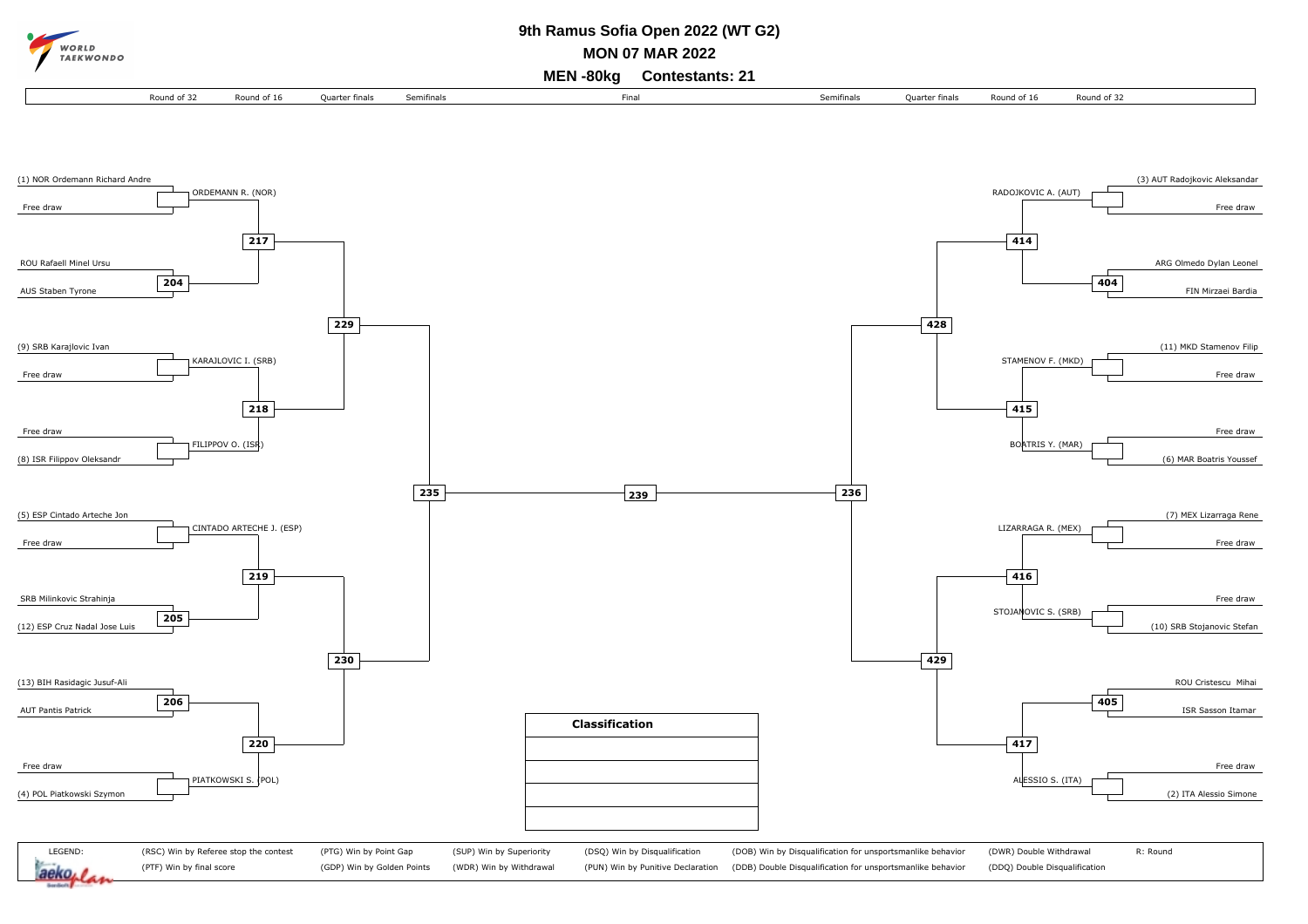| $\sim$                                              |                       |            | 9th Ramus Sofia Open 2022 (WT G2) |            |                |  |  |  |  |  |
|-----------------------------------------------------|-----------------------|------------|-----------------------------------|------------|----------------|--|--|--|--|--|
| WORLD<br><b>MON 07 MAR 2022</b><br><b>TAEKWONDO</b> |                       |            |                                   |            |                |  |  |  |  |  |
| MEN +87ka<br><b>Contestants: 8</b>                  |                       |            |                                   |            |                |  |  |  |  |  |
|                                                     | <b>Ouarter finals</b> | Semifinals | Final                             | Semifinals | Quarter finals |  |  |  |  |  |







(RSC) Win by Referee stop the contest (PTF) Win by final score

(PTG) Win by Point Gap (GDP) Win by Golden Points (SUP) Win by Superiority (WDR) Win by Withdrawal

(DSQ) Win by Disqualification (PUN) Win by Punitive Declaration (DOB) Win by Disqualification for unsportsmanlike behavior (DDB) Double Disqualification for unsportsmanlike behavior

(DWR) Double Withdrawal (DDQ) Double Disqualification

R: Round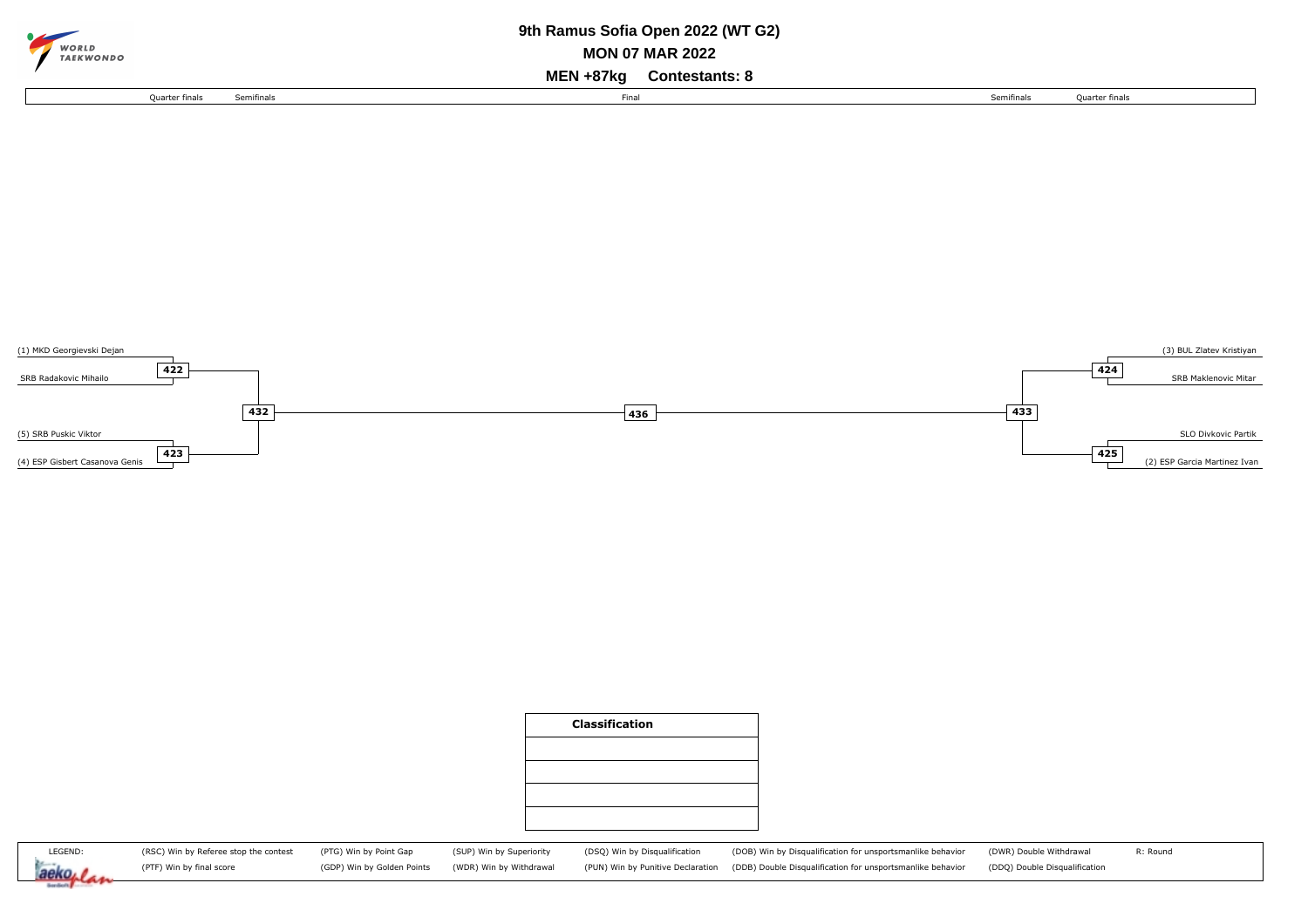| $\sim$ |                           | 9th Ramus Sofia Open 2022 (WT G2) |                |            |      |                                   |  |            |                |             |  |
|--------|---------------------------|-----------------------------------|----------------|------------|------|-----------------------------------|--|------------|----------------|-------------|--|
|        | WORLD<br><b>TAEKWONDO</b> | <b>MON 07 MAR 2022</b>            |                |            |      |                                   |  |            |                |             |  |
|        |                           |                                   |                |            |      | <b>WOMEN-46kg Contestants: 13</b> |  |            |                |             |  |
|        |                           | Round of 16                       | Ouarter finals | Semifinals | Fina |                                   |  | Semifinals | Quarter finals | Round of 16 |  |







(DSQ) Win by Disqualification (PUN) Win by Punitive Declaration (DOB) Win by Disqualification for unsportsmanlike behavior (DDB) Double Disqualification for unsportsmanlike behavior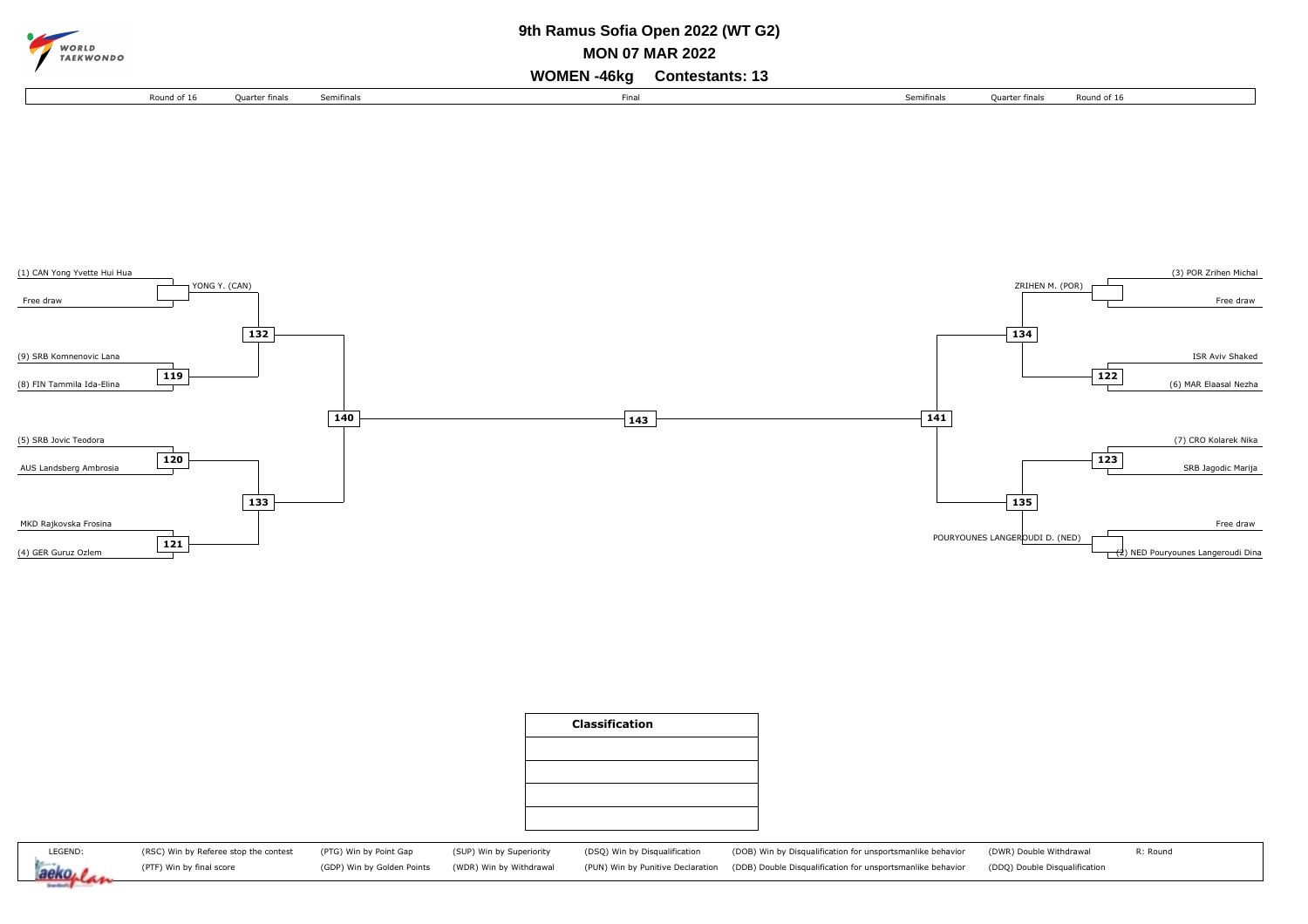

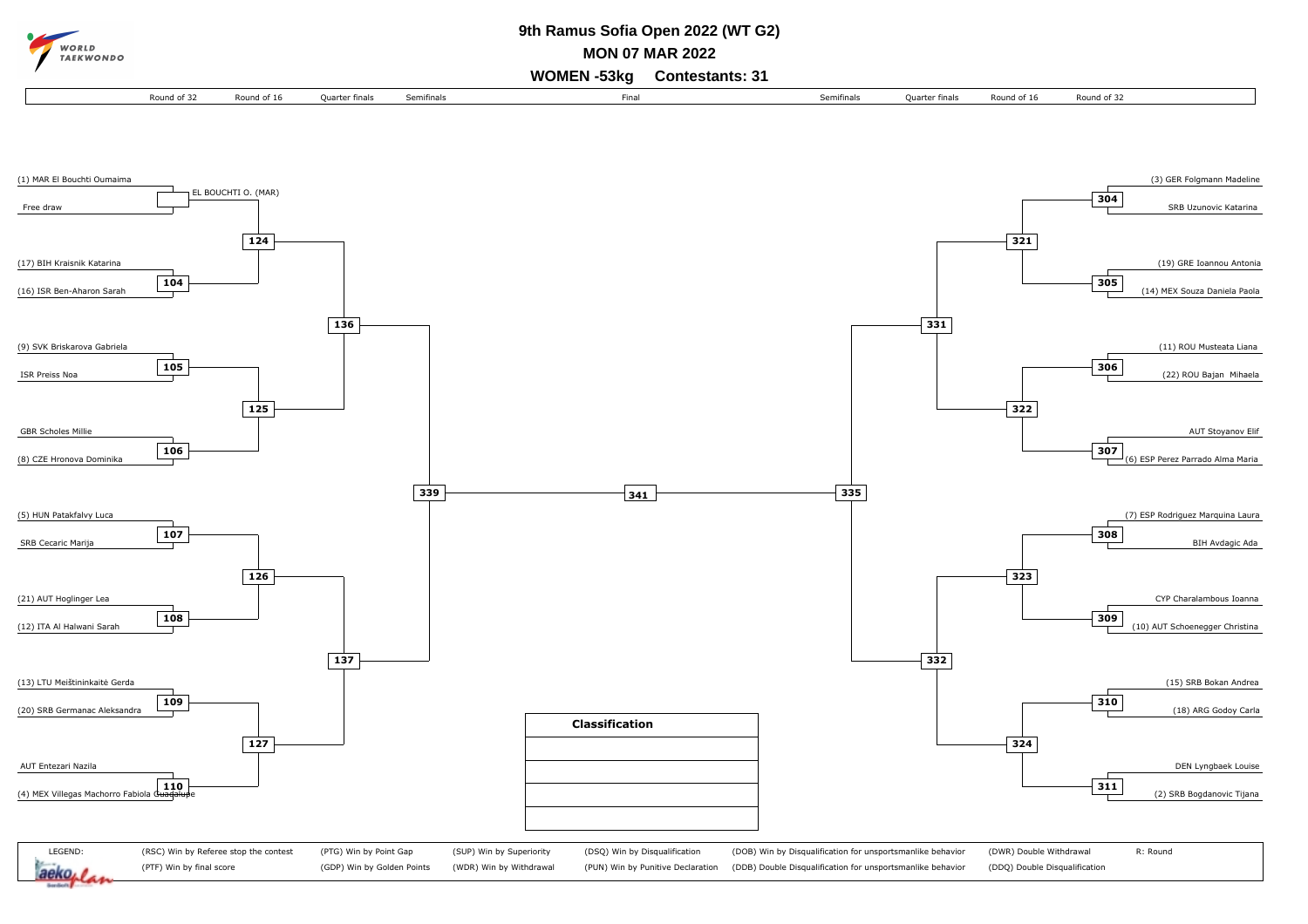